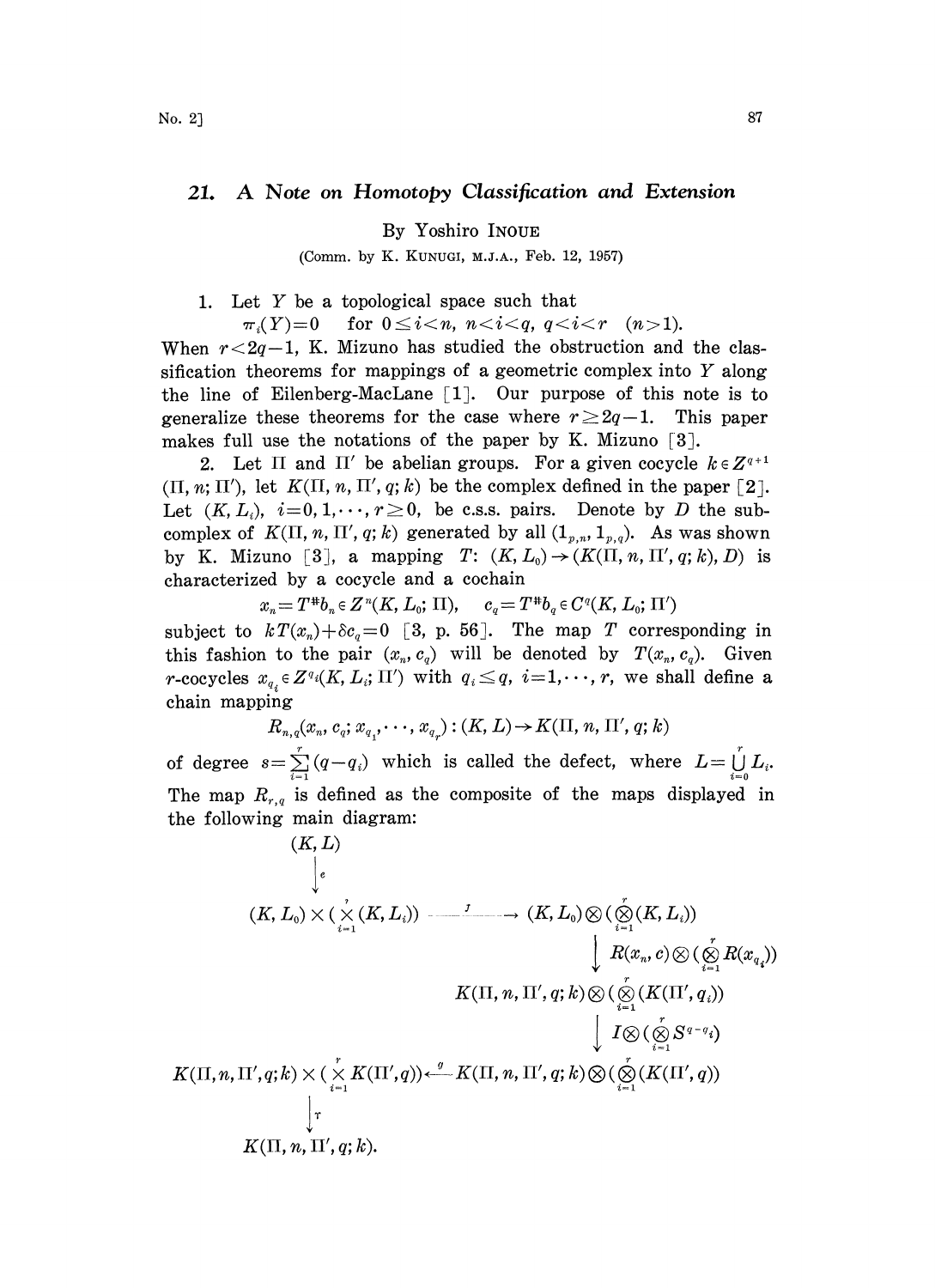Here, the first map  $e$  is the diagonal map. The second map  $f$  is the standard map of the Cartesian product into the tensor product. The third map is the tensor product of the FD-maps  $R(X_n, c) = T(x_n, c)$  $T(0, 0)$  and  $R(x_{q_i})=T(x_{q_i})-T(0), i=1,\dots, r$ , while the fourth map is the tensor product of the suspensions. The fifth map  $g$  is the standard map of the tensor into the Cartesian product. Finally, the map  $\gamma$  is defined by  $\gamma((\phi, \psi) \times \psi_1 \times \cdots \times \psi_r) = (\phi, \psi \circ \psi_1 \circ \cdots \circ \psi_r),$ 

$$
\gamma((\phi, \psi) \times \psi_1 \times \cdots \times \psi_r) \mathop{=}( \phi, \psi \circ \psi_1 \circ \cdots \circ \psi_r),
$$

where

$$
\psi \circ \psi_1 \circ \cdots \circ \psi_r(\beta) = \psi(\beta) + \psi_1(\beta) + \cdots + \psi_r(\beta),
$$

for arbitrary appropriate dimensional map  $\beta$ .

3. Let G be an abelian group and let  $y \in H^{t}(\Pi, n, \Pi', q, k; G)$  be a cohomology class. Let  $X_{q_i}$  be the cohomology class of  $x_{q_i}$ . We shall define the  $\alpha$ -operation  $y_{\alpha}(x_n, c; X_{q_1}, \dots, X_{q_r})$  by

$$
\textstyle y_{\cap}(x_n, c; X_{q_1}, \cdots, X_{q_r}) = R_{n,q}(x_n, c; x_{q_1}, \cdots, x_{q_r})^*y,
$$

where  $R_{n,q}(x_n, c; x_{q_1}, \dots, x_{q_r})^* : H^t(\Pi, n, \Pi', q, k; G) \to H^{t-s}(K, L; G)$  is the homomorphism induced by  $R_{n,q}(x_n,c;x_{q_1},\dots,x_{q_n}).$ 

Lemma 1. Let  $(K', L'_i)$ ,  $i=0, 1, \dots, r$ , be c.s.s. pairs. If  $U_i:(K',$  $L_i' \rightarrow (K, L_i)$  are simplicial maps which agree on K' and thus determine a simplicial map  $U:(K',L')\to (K,L), L'=\bigcup_{i=0}^l L'_i$ , then

 $U^*[\,y_{0}(x_n, c; X_a, \cdots, X_{a_r})\,] = y_{0}(U_0^*x_n, U_0^*c; U_1^*X_a, \cdots, U_r^*X_{a_r}).$ 

Lemma 2. Let  $(K, L, M)$  be a c.s.s. triple. Given a simplicial map  $T(x_n, c)$ :  $(K, M) \rightarrow (K(\Pi, n, \Pi', q; k), D)$ , cohomology classes  $X_{q_i} \in H^{q_i}$  $(K, M; \Pi'), \ q_i \leq q, \ i = 1, \cdots, r, \ X_m \in H^m(L, M; \Pi'), \ m < q \ and \ y \in H^t(\Pi, n),$  $\Pi', q, k; G$ , we have

$$
y_{\cap}(x_n, c; X_{q_1}, \cdots, X_{q_j}, \delta X_m, X_{q_{j+1}}, \cdots, X_{q_r})\\ = \beta \left( \sum_{i>j} (q-q_i) \right) \delta [\, y_{\cap} (i^{\texttt{\texttt{#}}} x_n, i^{\texttt{\texttt{#}}} c; i^{\texttt{\texttt{*}}} X_{q_1}, \cdots, i^{\texttt{\texttt{*}}} X_{q_j}, X_m, i^{\texttt{\texttt{*}}} X_{q_{j+1}}, \cdots, i^{\texttt{\texttt{*}}} X_{q_r}) ]\\ \in H^{t-s}(K, L; G)
$$

 $where \ \ s{=}\sum\limits_{i=1}^{r}(q{-}q_i){+}(q{-}m{-}1),\ \ \beta(a){=}(-1)^a,\,\delta X_m{\,\in\,}H^{m+1}(K,L;{\Pi}')\ and$  $i:(L, M) \rightarrow (K, M)$  is the inclusion map.

4. Let Y be <sup>a</sup> topological space such that

 $\pi_i(Y)=0$  for  $i \leq n$ ,  $n \leq i \leq q$ ,  $q \leq i \leq r$ ,  $1 \leq n$ .

For the sake of brevity, we write, in the following,  $\pi_n = \pi_n(Y)$ ,  $\pi_q=\pi_q(Y)$  and  $\pi_r=\pi_r(Y)$ . Let  $k_n^{q+1} \in Z^{q+1}(\Pi, n; \Pi')$  be the Eilenberg-MacLane invariant of Y. Then, the operation  $y_0(x_n, c; X_q, \dots, X_q)$  is defined by using the complex  $K(\pi_n, n, \pi_q, q; k_n^{q+1})$ . Let  $k_{n,q}^{r+1} \in Z^{r+1}(\pi_n, q)$  $n, \pi_q, q, k; \pi_r$  and  $k_q^{r+1} \in Z^{r+1}(\pi_q, q; \pi_r)$  be the cocycles defined in § 6 of [3]. Let  $\mathbb{R}_{n,q}^{r+1}$  and  $\mathbb{R}_{q}^{r+1}$  be the cohomology classes of  $k_{n,q}^{r+1}$  and  $k_{q}^{r+1}$ .

Let K be a geometric complex. A map  $f: K^n \to Y$  determines a cochain  $a_i^n \in C^n(K, \pi_n)$  defined by the standard manner. The cochain  $a_r^n$  is a cocycle if and only if the map f admits an extension  $f_q:K^q \to Y$